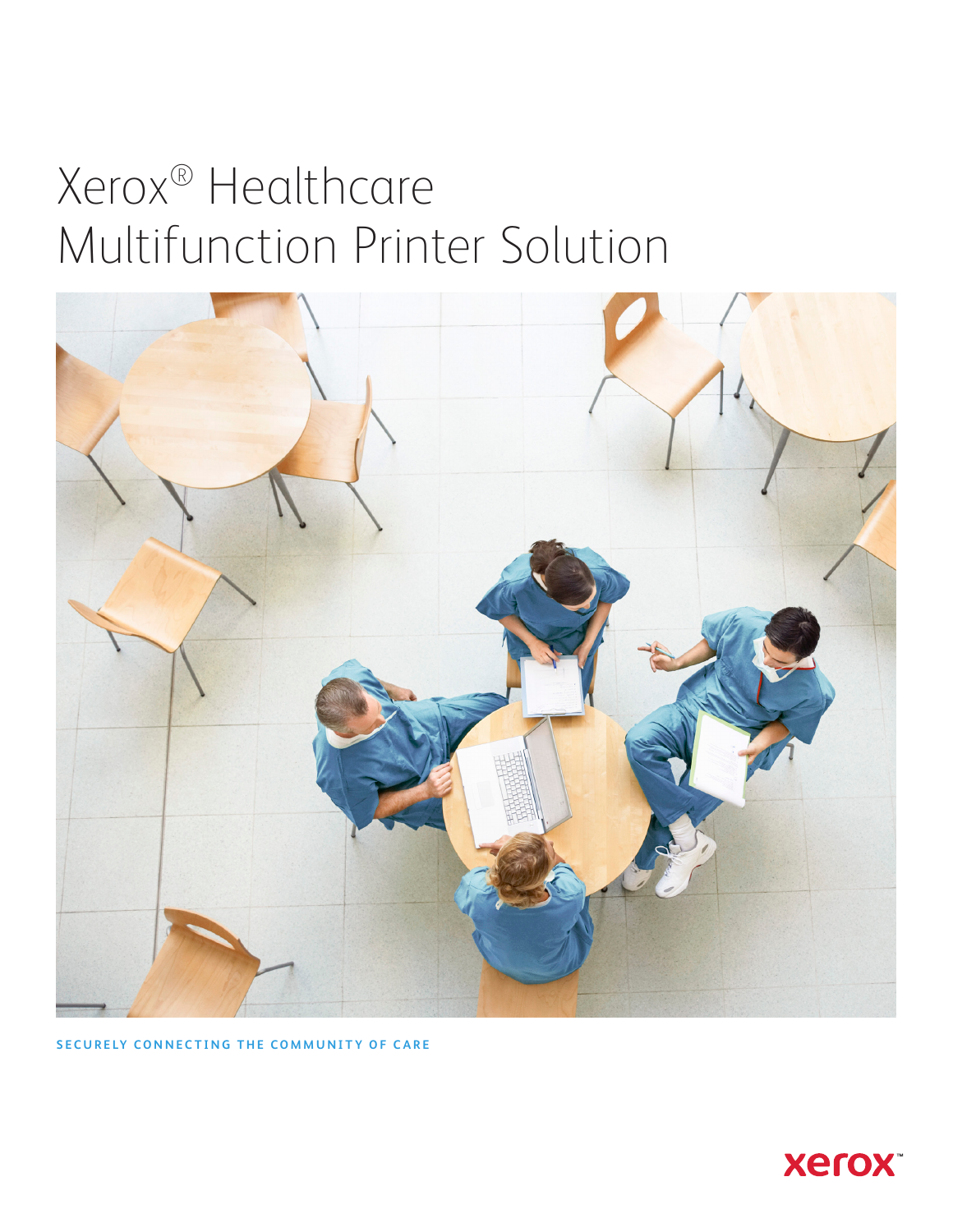# Can a copier keep patients safer?

As a healthcare provider, you're expected to protect patient information, maintain strict compliance with HIPAA regulations and deliver better experiences for an ever-changing patient population. The challenges of modern medicine demand more sophisticated solutions than traditional fax and paper processes.

The Kno2 Connected™ Xerox® Healthcare Multifunction Printer (MFP) Solution is an innovative printer solution specifically engineered for healthcare. Composed of an MFP, the Xerox® Share Patient Information App and Kno2 connection, it connects with EHR systems which allows you to securely share and store patient information digitally and appropriately coordinate care to reduce costs and improve your patient experience.



### **FAMILIAR FUNCTIONALITY FOR EFFORTLESS START-UP.**

Scan, copy, print and fax. It's all included, but better. An intuitive, tablet-like user experience makes it easy to swipe and tap your way through these basic functions. And Xerox® ConnectKey® app technology ensures they're simpler than ever to perform. So there's no gap in productivity, and you can start caring for patients better from Day 1.

## **GROUNDBREAKING INTEGRATION. EASY IDENTIFICATION.**

Each Xerox® Healthcare MFP is tightly integrated with the largest and most secure health information network in the United States to take advantage of the growing trend of using Direct exchange for patient information sharing. Its exceptionally robust interoperability and exchange capabilities give you access to nearly 1.9 million providers. So you can easily and securely search for providers anywhere in the nation and quickly share patient information digitally — all across a HIPAA-compliant network.

# **MAKE PATIENT INFORMATION MORE INTEROPERABLE.**

The Xerox® Healthcare MFP instantly transforms paper into usable documents that comply with national standards for electronically sharing patient information. Along with industry standards-based integration with hundreds of electronic health record (EHR) systems, this makes it easy to transition away from paper and manage patient information in a secure and interoperable manner.

# **Scan to EHR**

The Xerox® Share Patient Information App lets you deposit files in your EHR system from the Xerox® Healthcare MFP. All you have to do is search for and select your patient using the intuitive user interface, then store in your EHR system of choice. Your files are protected by built-in security technologies and user authentication, encrypted and fully audited from start to finish.



### **COORDINATE CARE AT THE PUSH OF A BUTTON.**

There are multiple ways to share patient information. It's nearly as simple as sending or receiving a fax or email, but specifically designed for healthcare.

# **Kno2 Fax for Healthcare**

Traditional fax technology doesn't support the demands of healthcare. With optional Kno2 Fax for Healthcare\* on the Xerox® Healthcare MFP, you can turn faxes into documents that can be shared with and read by most EHR systems. Port your fax number(s) over to your Kno2 account and you can receive faxed documents in a way that can easily be saved to your EHR system.

# **Xerox® Share Patient Information App**

Rather than scanning to email, traditional fax or a folder — and creating yet another copy of sensitive patient health information (PHI), compounding the risk of a security breach — share your files using the Share Patient Information App. Simply put your chosen document in the MFP feeder, open the app and follow the streamlined workflow for a HIPAAcompliant, EHR system-compatible electronic exchange.

\*Additional service required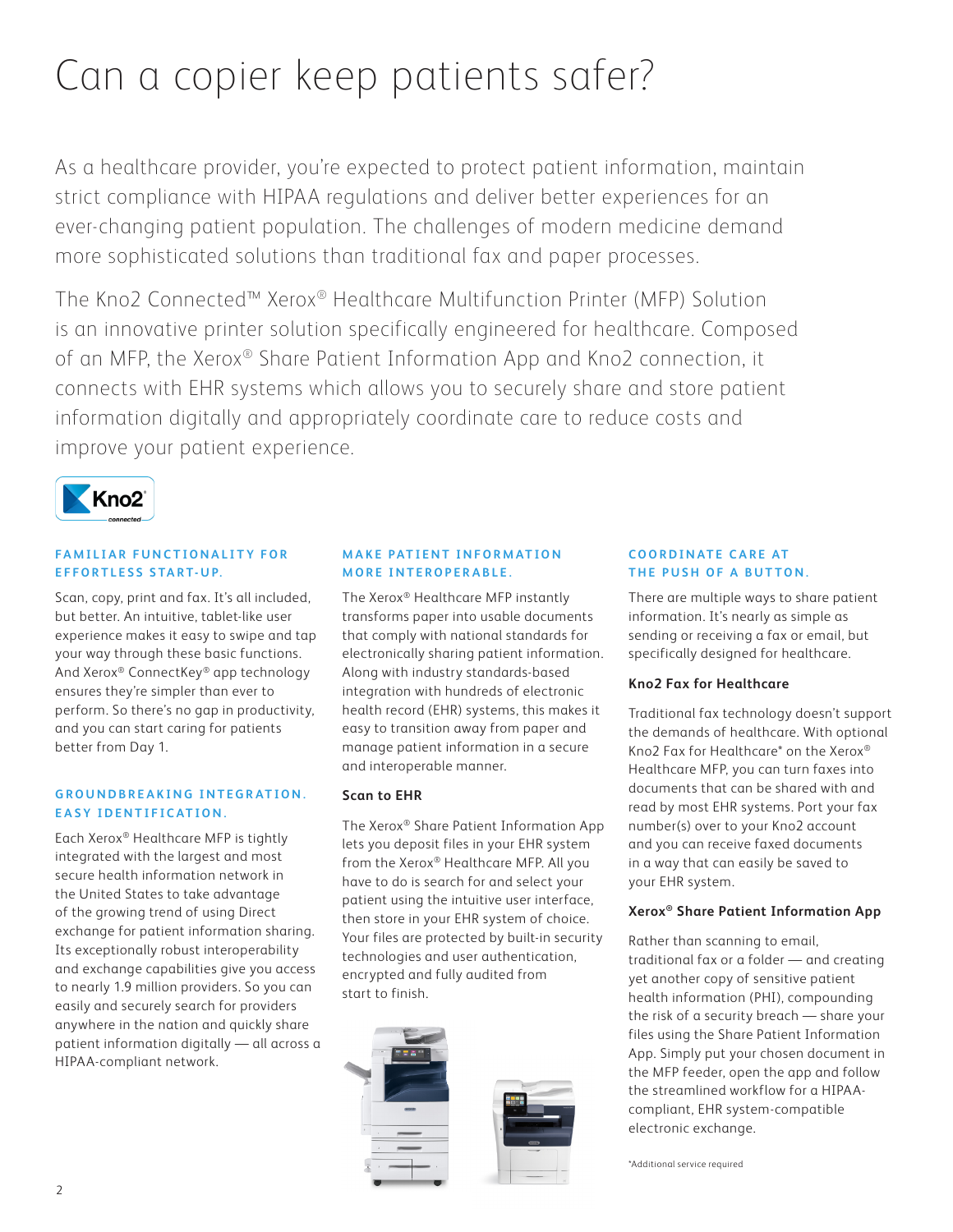# Effortlessly share and store patient information in a secure and interoperable manner.

# Sending





# AFTER



Receive digital file in your online queue.



Easily attach file to the correct patient chart in your EHR system.